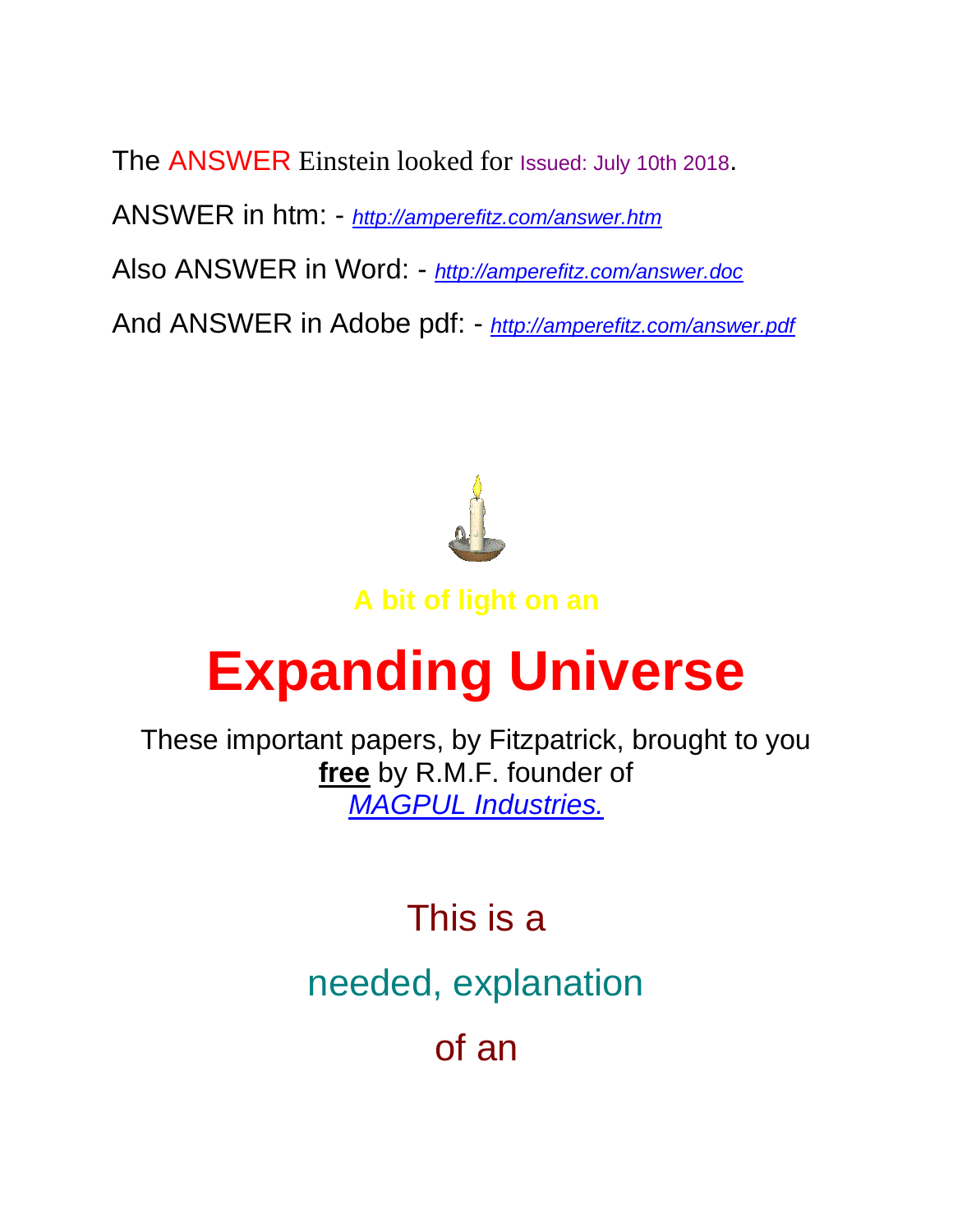# **Expanding Universe**

In this is a PROOF that Inertia is a connection to ALL the surrounding stars.

So if this is an Expanding Universe then Inertia should be decreasing as this universe expands.

*"A foolish faith in authority is the worst enemy of truth."* **Albert Einstein**

#### **The present science**, *authority*, **can only explain 25% of the mass in this universe.**

**DARK MATTER mass** — 75% of the mass in our universe — comes from something else that our present science **authority** doesn't seem yet to understand, and you must comprehend this is a HUGE problem.

You'll see why **field theory**, and some especially **bad myths**, have prevented us from seeing the BIG PICTURE. I'm certain that field theory has a role to play solving problems **after** the establishment finally sees what's really going on.

But that, I believe, may take considerable time.

This is because even scientists have a hard time giving up things they firmly believe.

Einstein, unfortunately, used the field concept all his life, to see the BIG PICTURE, but then in 1954 about a year before he died, he said this: *"I consider it quite possible*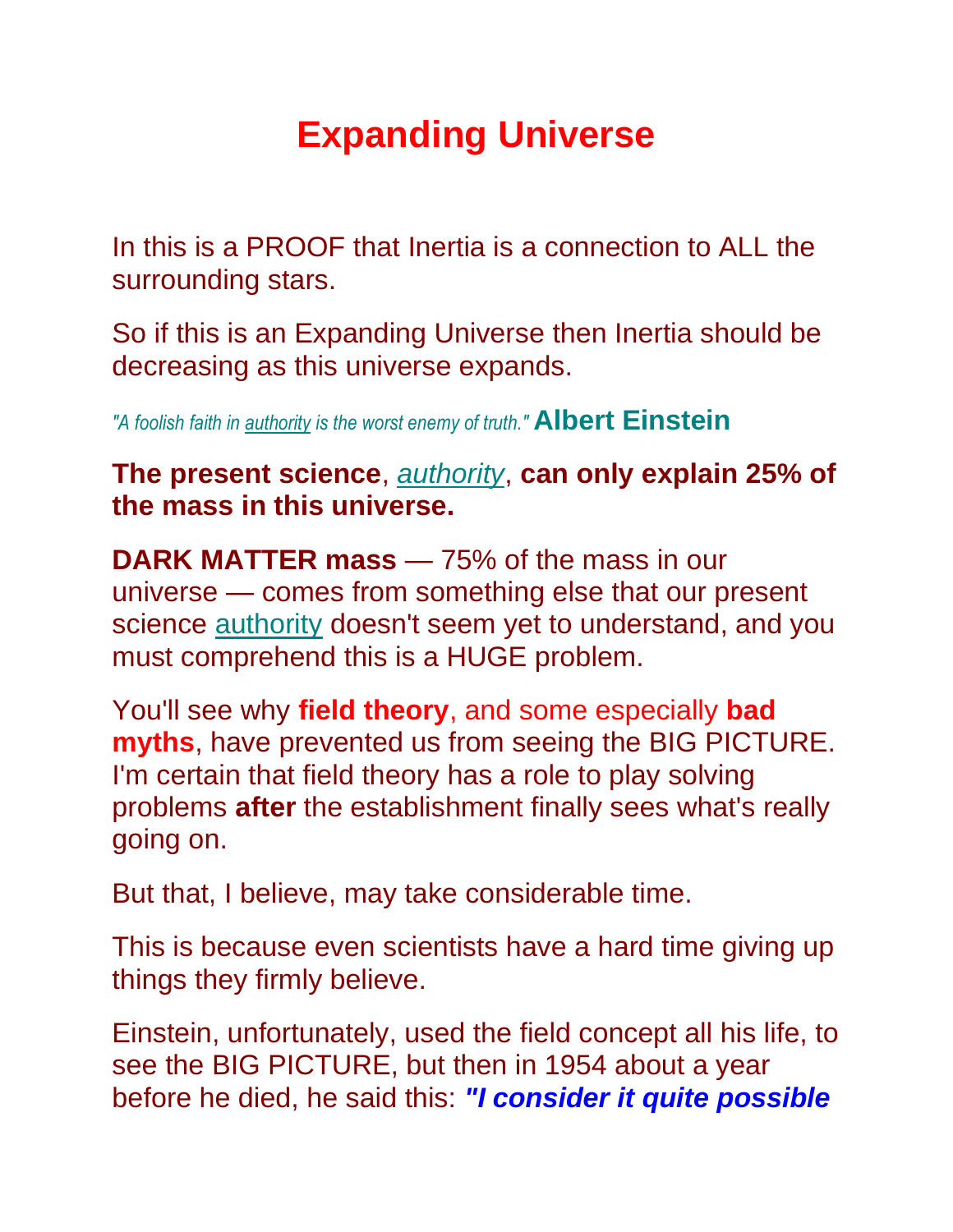*that physics cannot be based on the field concept, i.e., on continuous structures. In that case, nothing remains of my entire castle in the air, gravitation theory included, [and of] the rest of modern physics."*

This explanation of an "**Expanding Universe**" is correct, and Einstein turns out to be absolutely right about *the rest of modern physics* too.

This universe is **not** built in a consistent enough way to use field theory to see the BIG PICTURE. Only **after** we learn more about those forces, can the field concept be applied. I've proven this in internet papers you can get free by clicking those links at the end of this internet paper.

Stephen Wolfram has proven, that we need the basic simple model — that builds this universe — first, even **before** we start on any math.

You need to see the BIG PICTURE of reality — of *what's really going on in our universe*.

HERE: read mathematician, Stephen Wolfram's best selling book *"A New Kind of Science".* It's free: *[Wolfram'sBook](http://www.wolframscience.com/)*

He proves, that for a complicated universe, you need its basic simple, building model **FIRST**. You do the math, *after* **you see the correct model.** Unfortunately, our present science hasn't yet given us the correct model. Stephen Wolfram has proven, beyond any doubt, THE MATH HAS TO BE DONE **EVEN LATER**!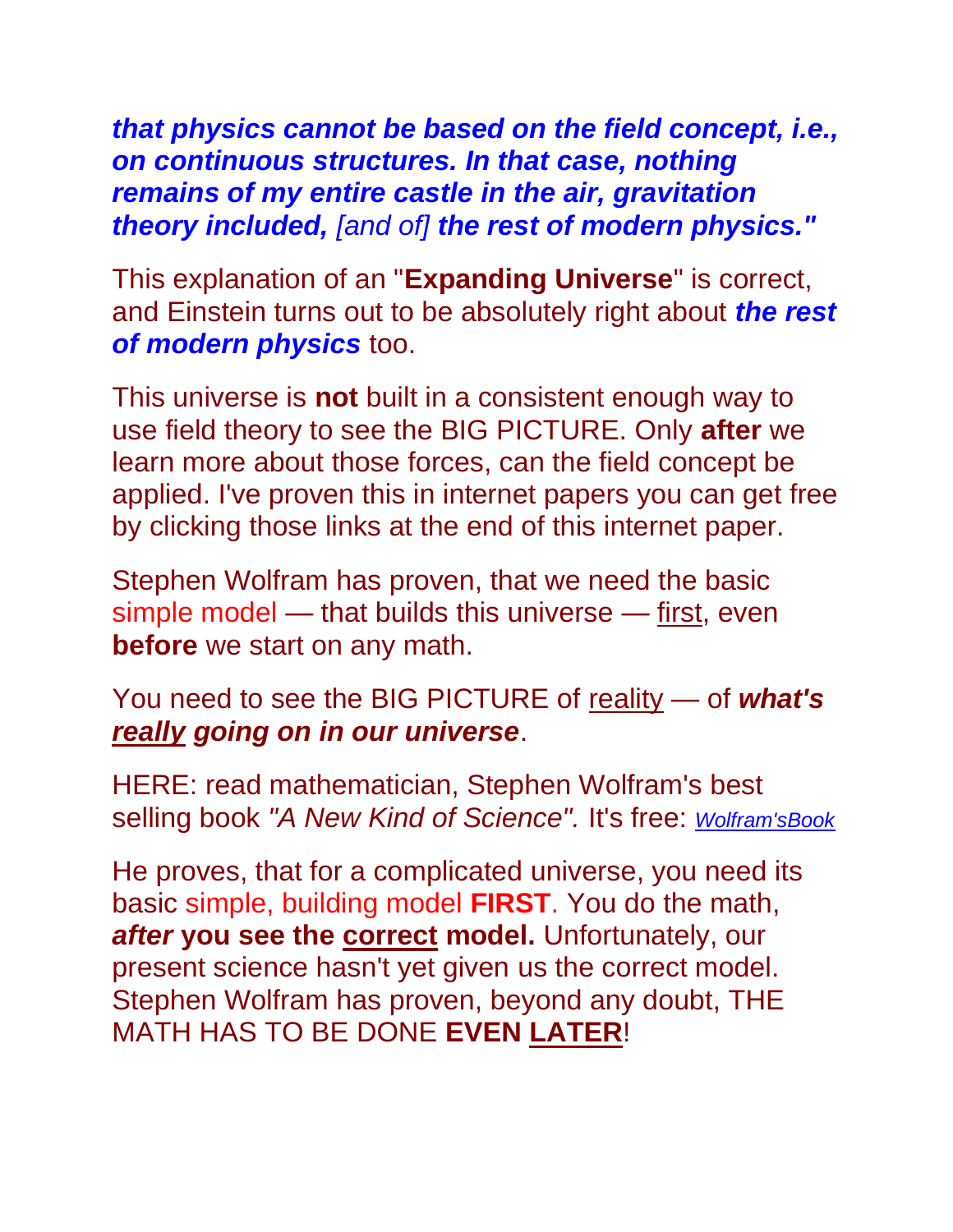In this internet paper, you will be getting very close to the needed science model.

We'd be further advanced in science if the establishment had listened to the warnings of both Edwin Hubble and Albert Einstein. I gave you Einstein's warning and the *blue words* below are what Hubble said.

I recently heard a well known cosmologist on TV saying, "Hubble discovered the expanding universe." **That simply isn't so.** Edwin Hubble discovered the "Red Shift", yes. But Hubble himself warned us that the **Red Shift may NOT indicate an expanding universe** with these words: *"The possibility that the red shift may be due to some other cause, connected with the long time or distance involved in the passage of light from the nebula to observer, should not be prematurely neglected".*

Did the establishment listen to Hubble or Einstein?

## *NO!*

So keep reading to see how this all fits together.

Quite a few have 'seen' all this over the years but **NOT YET** most in the establishment, wherein most are not even **trying** to find a better science vehicle: they are like Henry Ford who for years kept saying — as others built better and better cars — "No one needs anything better than a Model-T."

The American establishment, like Henry Ford in his later years, is still 'Asleep at the Switch'. We cannot use the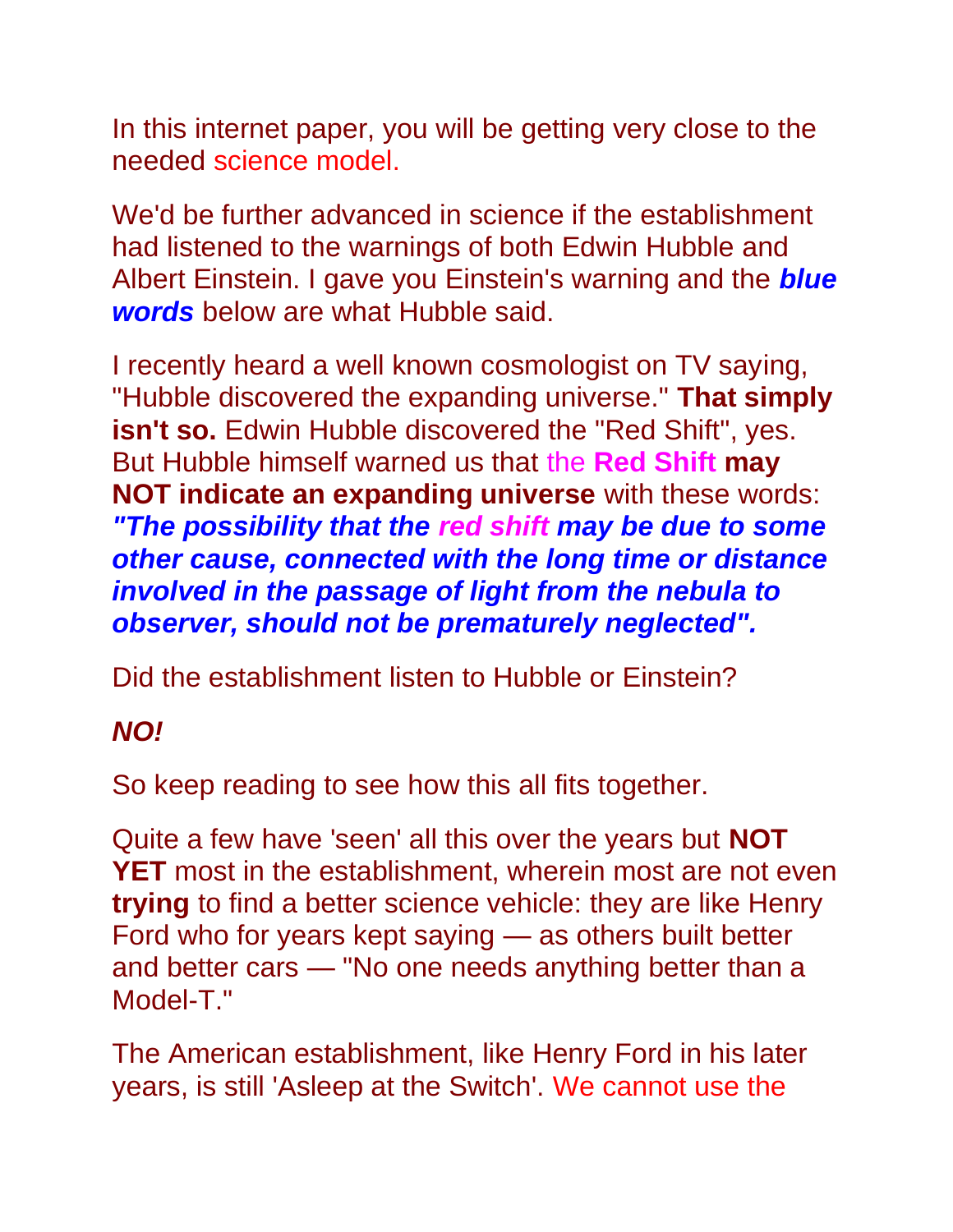field concept 100% of the time, in this universe, to represent forces that we don't truly understand! It was 1954 before Einstein saw this, and more than a decade after that before I realized it.

# **NOW**

## **comes the**

# **IMPORTANT PART**

Edwin Hubble discovered the **red shift**. The further out we look at stars the more their color is shifted **lower** in frequency, or shall we say, toward the color red *which is the lowest visible frequency*. Speed, *relative motion*, and special relativity are all involved here **before** we can see such a **red shift** lowering of that distant star light frequency. So here's where you really have to pay attention to what is going on.

Now I'm going to use Stephen Wolfram's simple model approach to explain a bit more about the **red shift**.

Frequencies respond to *relative motion*: Ampere showed us that. The electrons in your eyes that give you the sensation of light are spinning in a certain direction but the earth is spinning in another direction and the solar system in another and our galaxy in another and the galactic cluster that we are in is spinning even in a different direction. Even though you are not **sensitive** to these spins in five different spin axes, the spinning electrons in your eyes most certainly are. While you *improperly* see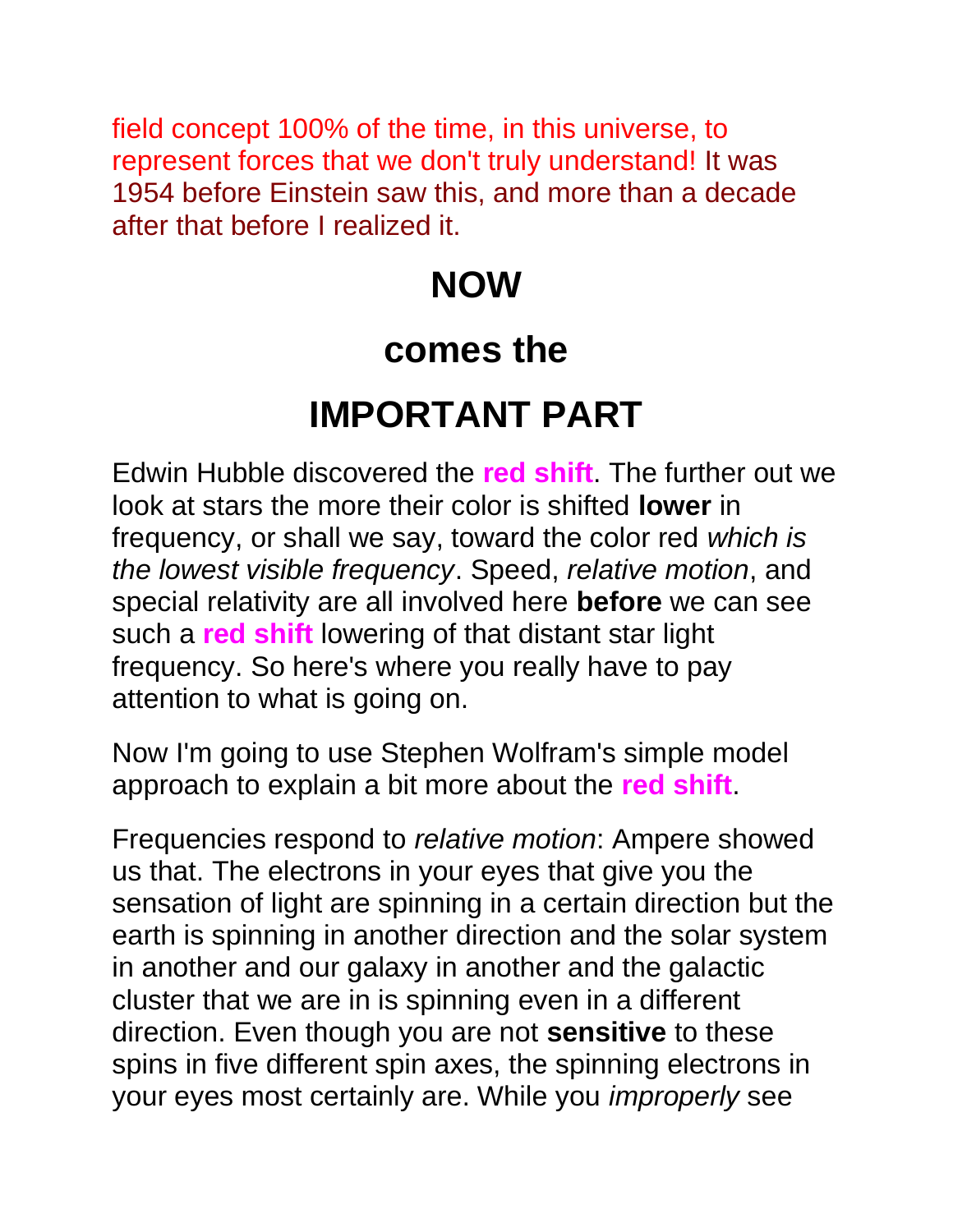yourself as stationary with the sky, the spinning electrons in your eye respond *only to* all this spin induced *relative motion* that increases the **red shift** the further you look out into space.

Because of the spin in these five different spin axes, *the further you look*, the **more** your eye electrons detect a faster and faster *relative motion* or **red shift**. It's as simple as that really.

All that *multiple spin axes* spinning exists! Neither you, **nor those spinning electrons in your eyes**, are stationary with the sky! The **red shift** is that *relative motion* detected between **electrons in your eyes** and the various distant stars!

Hubble got it right, with his warning!

And you will see Hubble got it right if you keep reading.

## *This next paragraph is of supreme importance. Read it several times.*

The *relative motion* **red shift** aspect between your eye electrons and the distant stars **is the same** whether the distant stars actually go around the electrons in your eyes or the electrons in your eyes spin in relation to them: **this is an important fact!**

The spin is there; therefore the *relative motion* is there and the further you look out into space, the faster the star's *relative motion* is around your eye electrons, **and the**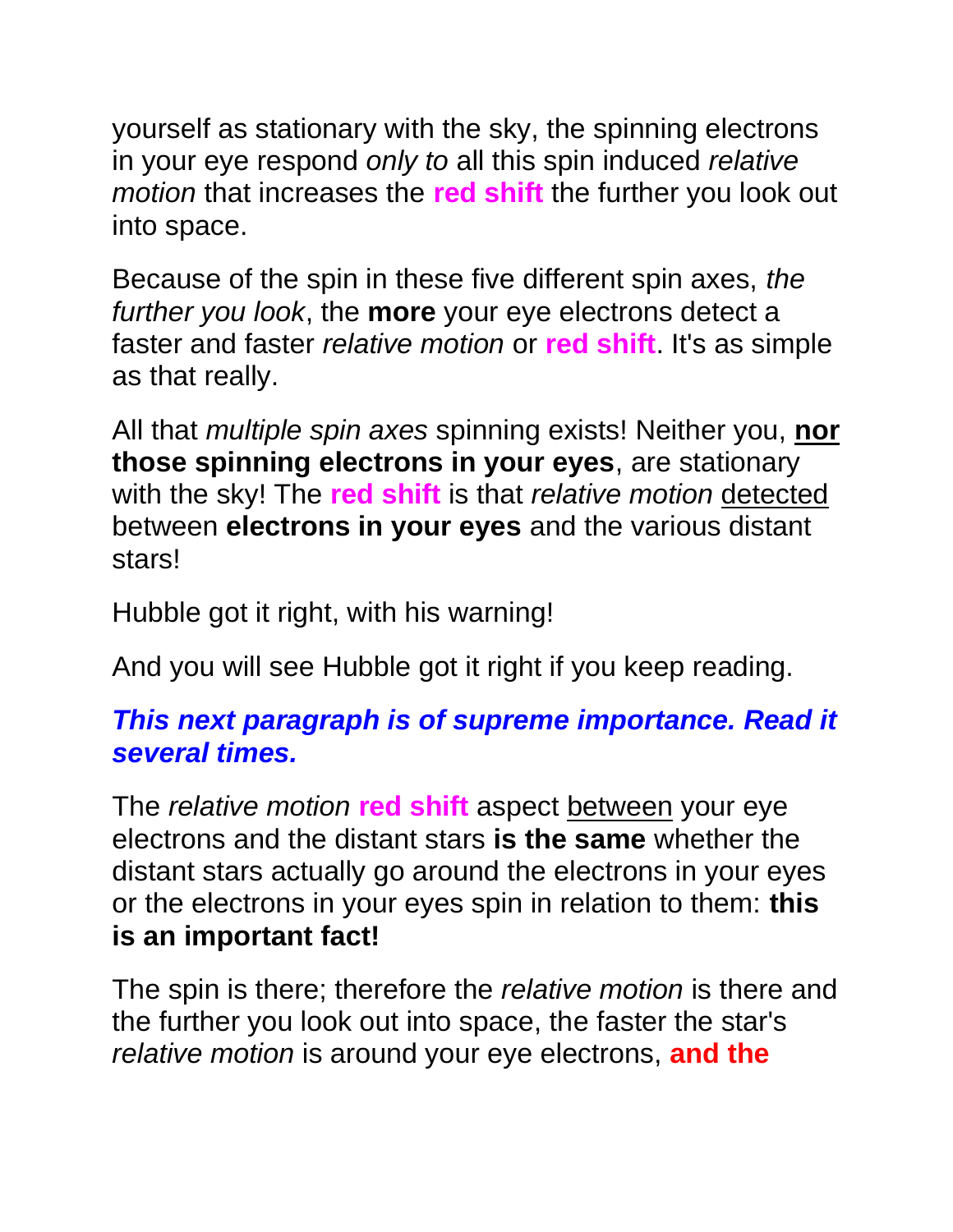#### **establishment forgot all about this** *Relative Motion due entirely to SPIN* **!**

And the most important SPIN they disregarded was the spin frequency of the spinning electrons in our eyes!

You will get the **red shift two ways:** we see it if those distant stars are either going AROUND us or AWAY from us fast enough. The establishment picked AWAY from us, **wrong pick**, when they should have seen the *relative motion* **AROUND us**, including the spin frequency of the electrons in our eyes, compared to the distant stars, was really fast enough where the role of special relativity kicks in!

AWAY from us, the **wrong pick**, would mean an Expanding universe, but the correct assessment of AROUND us means **we live in a Steady-State universe.**

Those who believe in **WRONG** concepts will never arrive at **CORRECT** answers, even if they are in the vast majority.

And this **WRONG** pick of the stars going AWAY from us prevented the establishment from seeing that it's this **spin** that gives us this spacetime, which the establishment **failed to recognize** as spacetime.

*They saw the time involved but missed the space involved so they invented new fictitious* expanding universe space.

Once an expanding universe is accepted, by the establishment, then any balanced, steady-state universe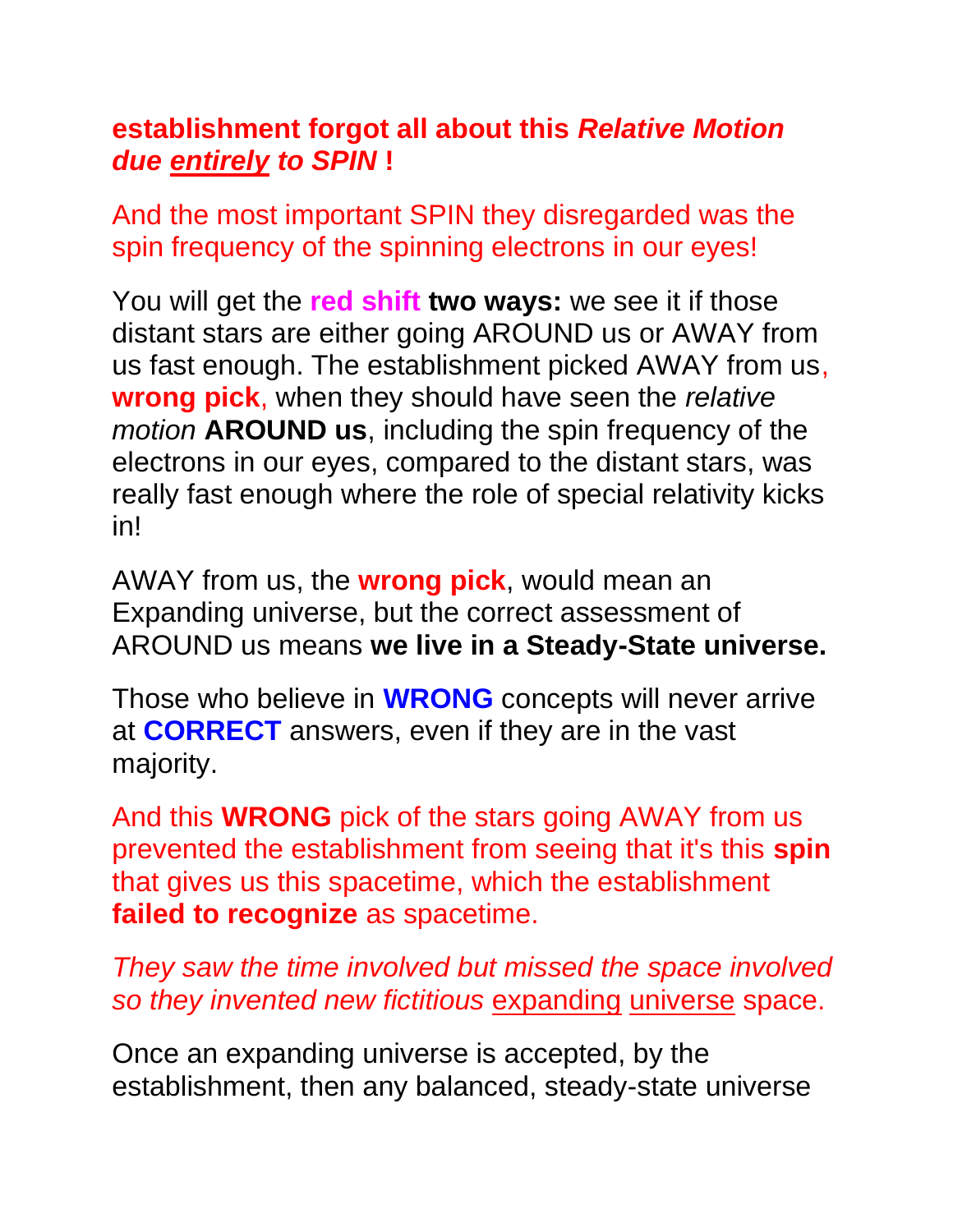concept will be seen as simply radical! **And indeed, this is what has happened!**

Also, scientists **failed to recognize** the space involved as space, because viewing it as various spin frequencies makes us see spacetime as time and **not** space. It's only after we **discard the spin frequencies view** of all these things that we can view this **ENTIRELY** as space. This **difference in viewing** — is EXACTLY why we see space and time as distinctly different entities even though they are both produced as spacetime via the same out-ofphase forces.

However, we still need to know **WHY**, in special relativity, is time related mathematically to one side of a right triangle, space to the other side and spacetime to the hypotenuse?

Not only does modern science need re-thinking, as Einstein foresaw, but also with this internet paper, these distinct entities that we think we see, called space and time also need now, to be considered in an entirely different light: those two things are really only **one** thing as all relativity mathematicians know — and that is **spacetime**.

Einstein's special relativity comes into play here because time slows down with a faster speed. The electrons in your eyes not only see this faster *relative motion* speed, of those stars going around you, but also the **time**, of those distant stars, *in relation to you* is **slowed down**, thus your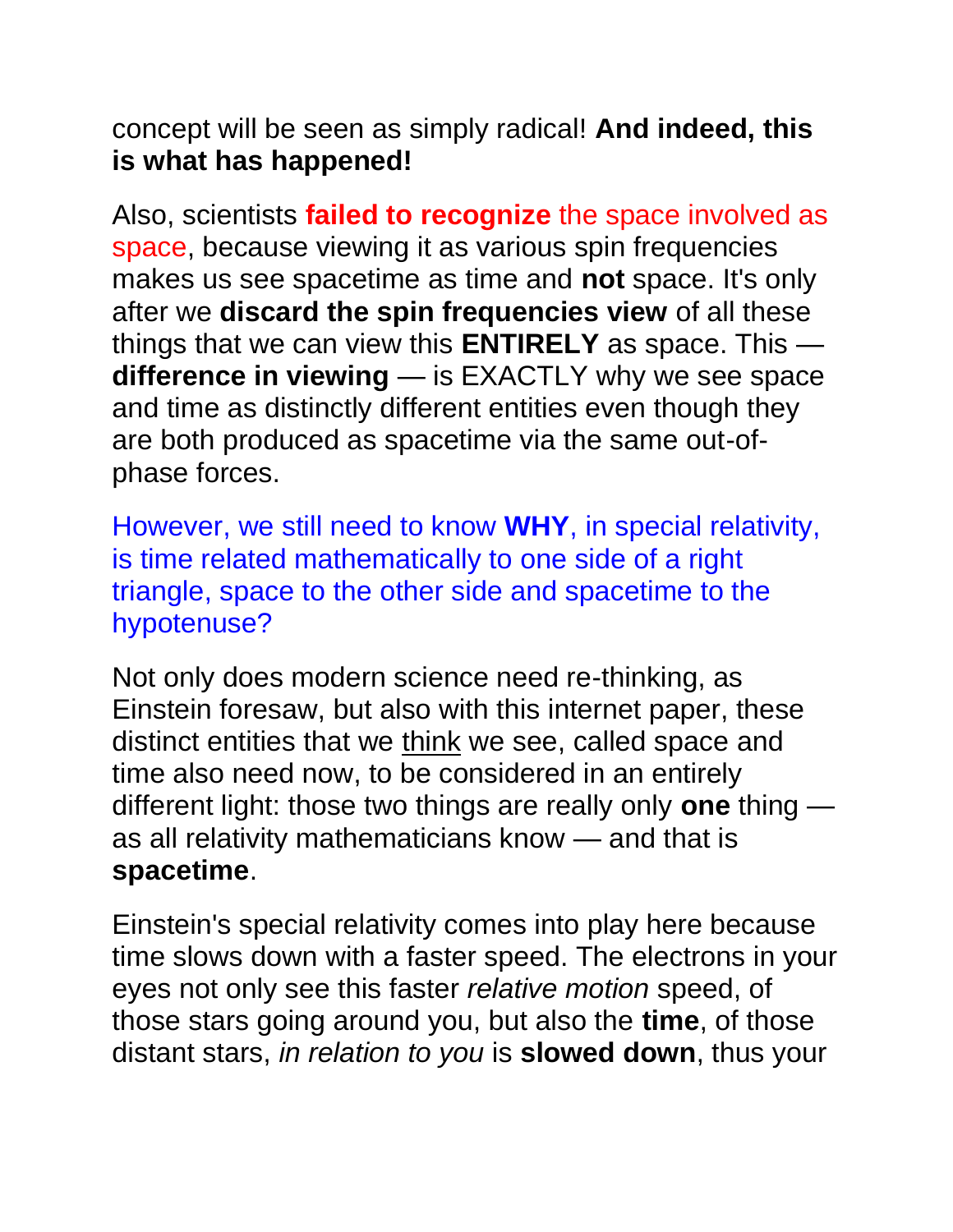eye gives you more and more **red shift** the further out into this universe that you look.

In troubleshooting, never forget that the high spin frequencies of electrons and quarks both respond to *relative motion*! The establishment knows all that multiple spin *relative motion* is there but they forgot about it and didn't listen to **Edwin Hubble's warning** about prematurely giving the wrong answer to the **red shift**.

Once you know something like this, that the establishment doesn't, then that puts you way ahead of the mob in troubleshooting. So, to stay ahead, in this game, you must not only see what frequencies see but you also must eliminate the "myths" that the other guys still believe in.

Here, I *continue* with the establishment's myths:

**INERTIA** stems from an **attraction** to the surrounding stars. But you will soon see that this is the TRUTH, and not a myth.

Pay attention to this **proof** that our Inertia stems from an attraction to the surrounding stars:

*Proof* of this inertial **attracting force** to the surrounding stars is the fact that gyroscopes, pendulums, vibrating elements and Helium-2 all have the same one complete rotation in one sidereal day, which is 23 hours 56 minutes and 4.0916 seconds. This rate of rotation is termed "Earth rate": this is the exact rate (or time) any stationary (relative to the "fixed stars") observer in space, would see this Earth make one complete rotation.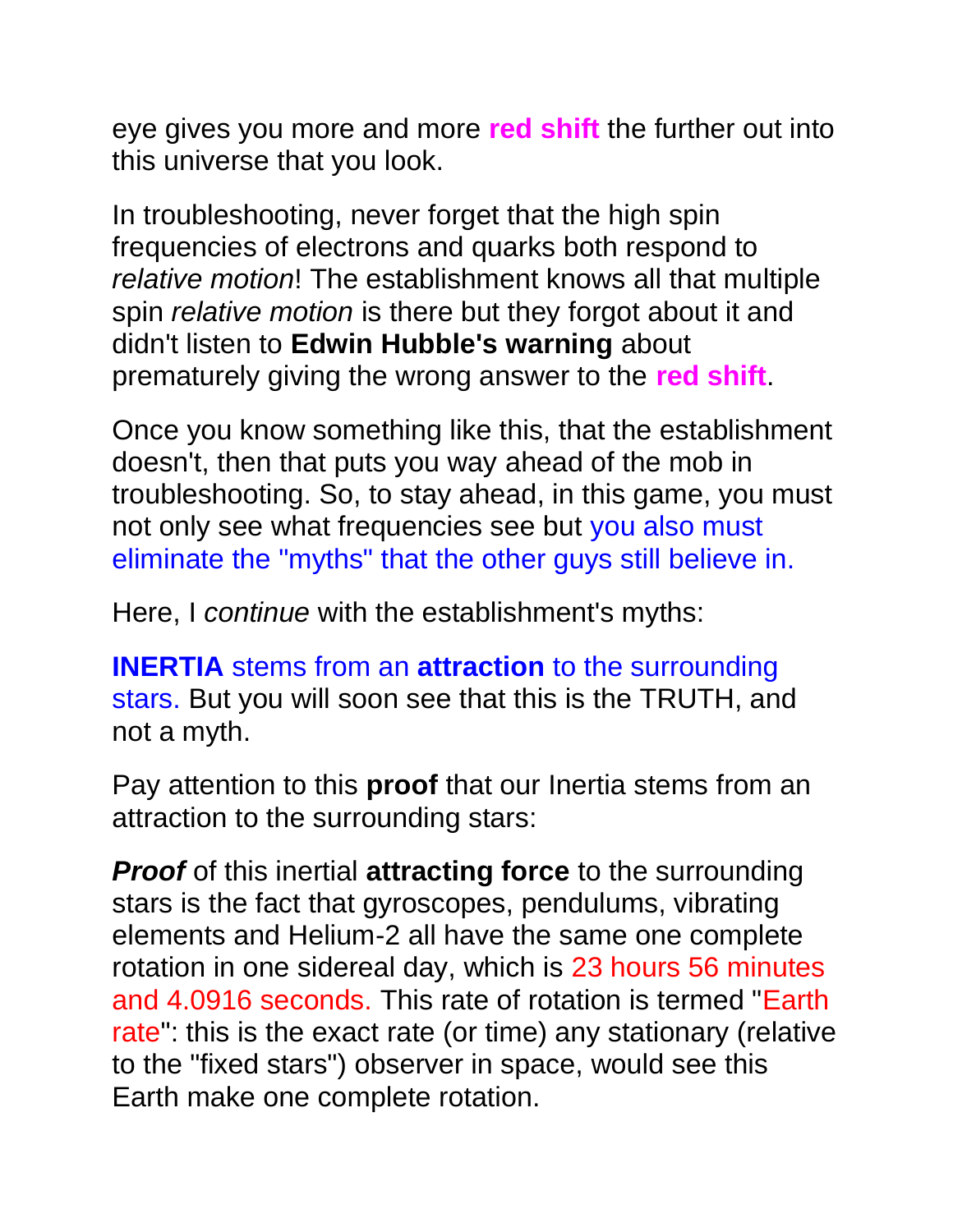## **You can VIEW this "Earth rate" using a gyroscope.**

Many times I've set the axis of an aircraft vertical gyro up at noon time with its axis pointing straight up at the sun. When I came back to it at 5 PM, its axis was tilted west, still pointing to the sun that was setting in the west. It looked like it was following the sun but its rotation was a bit faster and really following the stars.

It's important, considering what comes later, that you remember this absolute PROOF that our inertia is a connection to the surrounding stars. So read this PROOF again if you didn't completely understand it.

The next paragraph explains why the stars seen at night, directly above, in winter are not the same stars seen, directly above, in summer nights: the **difference** between a 24 hour solar day and a sidereal day **add up**, after 182 days, to give the exact opposite stars overnight in summer as in winter.

#### **EXTREMELY IMPORTANT: One sidereal day, also known as "Earth Rate" or 23 hours 56 minutes and 4.0916 seconds, is the rate the stars make one complete rotation, as we see them going around us.**

In our industrial system I've talked to men, directly in charge of people working on highly sensitive gyroscopes, who didn't know this nor did they care about electron spin direction. I showed in 1966 that electron spin direction gives us an essential part of the big picture.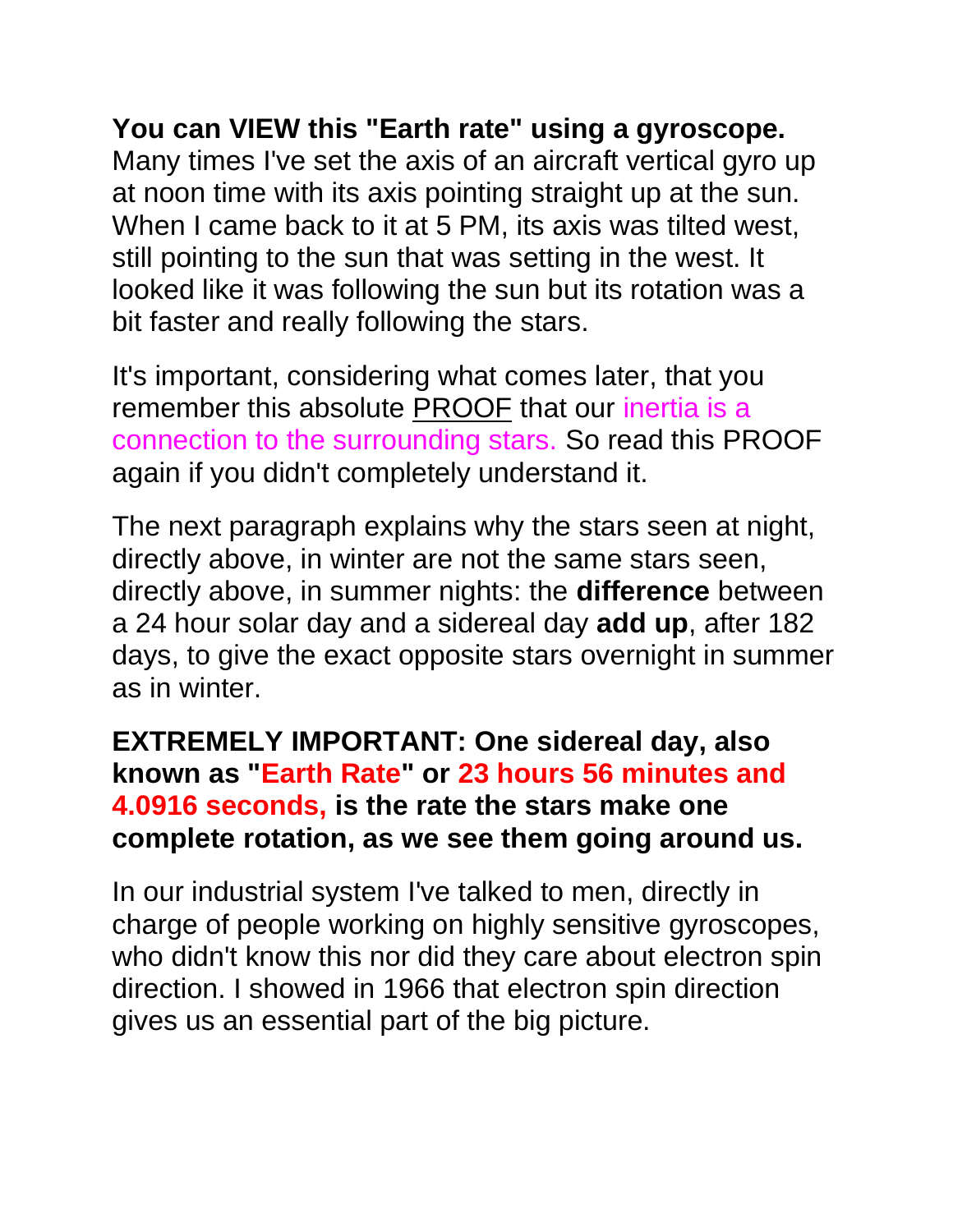You saw that the **inertial gyro "Earth rate" precession of 23 hours 56 minutes and 4.0916 seconds** is proof that our inertia depends on the stars. If we had an expanding universe, then with the stars moving further and further away, *inertia would be getting less and less with time***.**

**But it isn't!** It's the same EXACT amount it was a hundred years ago!

Since Inertia isn't getting less and less with time, then **an EXPANDING UNIVERSE is a myth!**

Not only does "Earth rate" prove it's a myth but so does *[Phase Symmetry](http://amperefitz.com/phase.symmetry.htm)*, because in this concept there is an important "CRITICAL **SCALAR\*** BALANCE" with no possible *present* expansion, but having said that, I fully see, and you should too by now, *if you have paid attention to all of this*, also see **the reason** the establishment thinks it is an expanding universe: so in this game you must understand the other person's mistaken religious beliefs! And, in this way, you come out way ahead!

I'm not calling these people liars but I do have a responsibility of pointing out to you, those who **don't tell us the truth**.

**Earlier you saw** the absolute PROOF that **Inertial "Earth rate" gyroscopic precession** shows inertia is a connection to the surrounding stars and since inertia **isn't changing** (weakening with the expansion), then an Expanding Universe **is a myth.**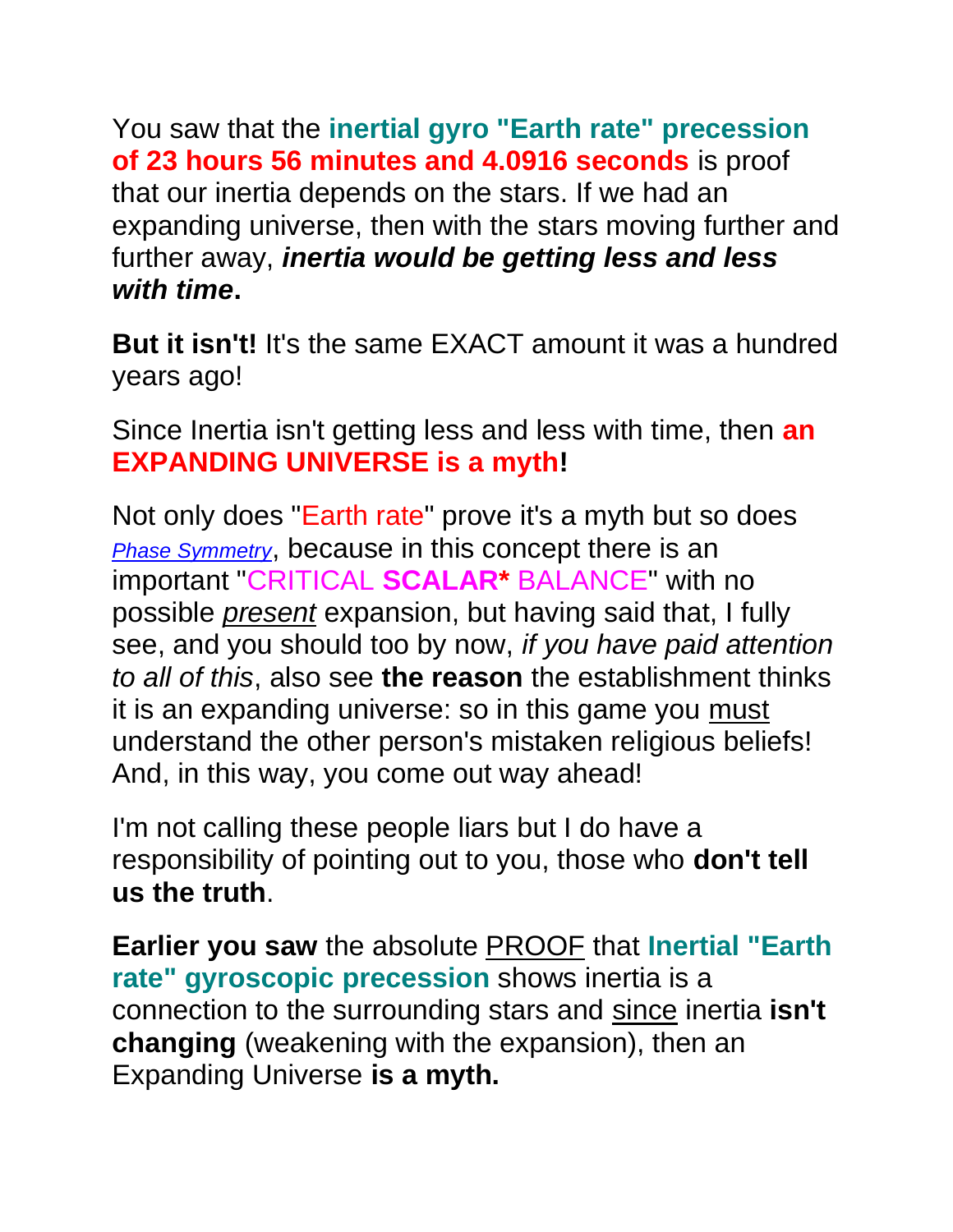Not everything can be tested this easily.

But, as you saw for yourself, an expanding universe **can** be tested.

## **And it failed the test!**

You can see from my PROOF that these people telling you about an expanding universe have a **mistaken pseudo-scientific religious belief.**

Yes, as previously stated, those who believe in **WRONG** concepts will never arrive at **CORRECT** answers, even if they are in the vast majority.

Will the establishment look at this proof that we are really in a steady-state universe? **Absolutely not!** Years from now the idiots on TV will still be proclaiming that "Hubble discovered the Expanding Universe."

It can be proven, mathematically, that we are LIMITED in measuring expansion, to cases where *relativistic* space doesn't change. You are vastly exceeding that LIMIT when you say this entire universe is expanding, so let's simply say those people telling us about an expanding universe just aren't telling us the truth. And there is an awful lot more about present science where this truth is lacking too, but I don't have room for all that in this.

In selling you an expanding universe, that doesn't exist, fictitious **DARK ENERGY** is needed. So while **DARK MATTER is really** here, FICTITIOUS **DARK ENERGY**, supposedly causing an expanding universe, isn't.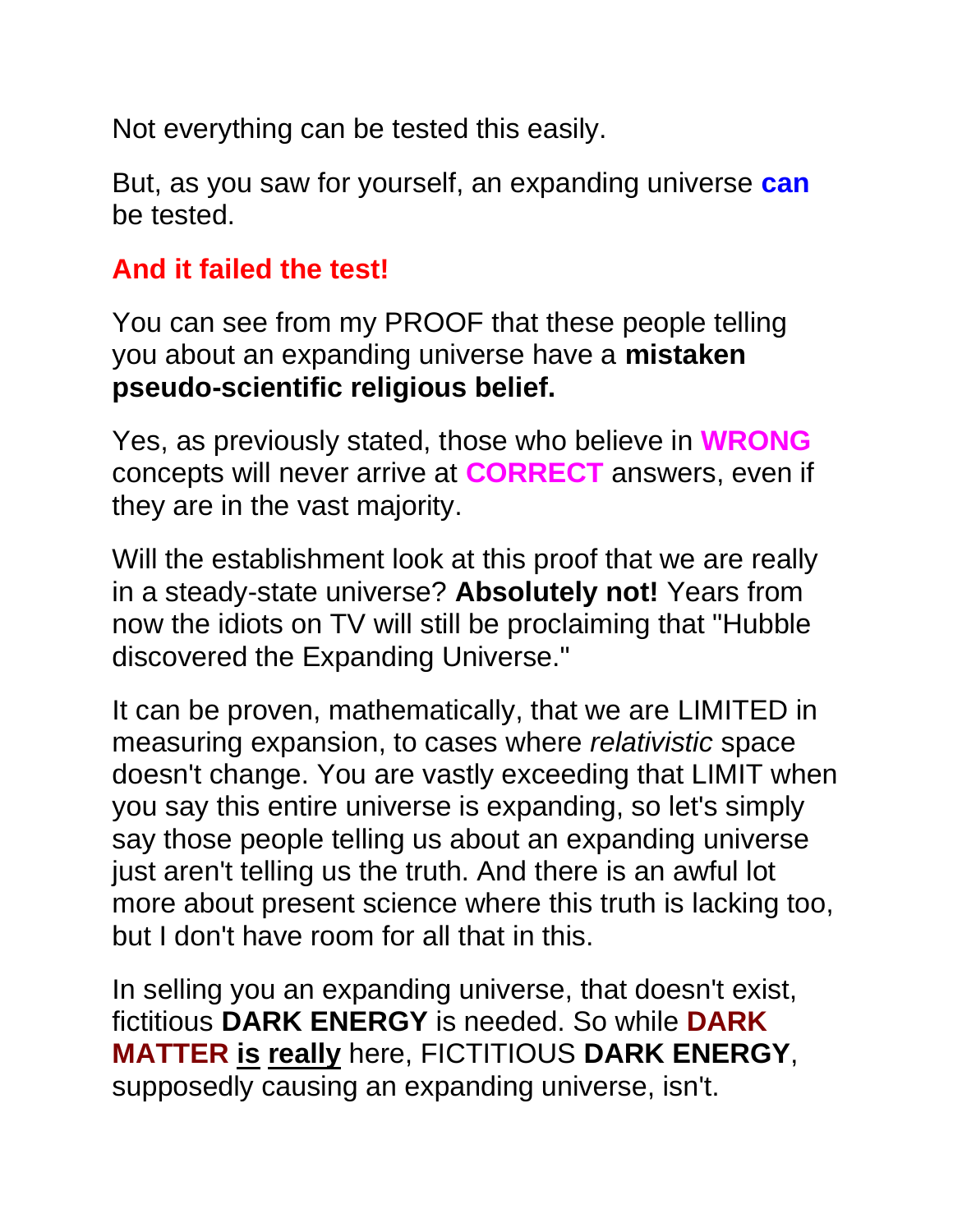So this **DARK ENERGY**, causing an expanding universe, is another **MYTH** !!!

A **SCALAR\*** BALANCE of this entire universe, of **scalar**, spinning, orbiting, standing wave frequencies, is something that NASA scientist Dr. Milo Wolff repeatedly tried to illustrate in his publications, unfortunately the present science establishment never caught on to the importance of this, especially in regard to energy transfer.

While each individual energy transfer seems to be a vector force, these transfers are **all** in a direction, considering the surroundings, where all of these energy transfers are an *attempt* to give a better **SCALAR\*** BALANCE to these spinning, orbiting entities in the much larger (lower frequency) surrounding universe.

This is so academic that people who don't see this should not even consider themselves as scientists.

Back in 1950, while Einstein was still alive, I ground & polished, to a perfect parabola, a 6 inch telescope mirror for Linden High School and after I graduated, I gave them all my radio equipment that I had for my amateur radio station W2YDW. I knew, at that time, if our present science was absolutely right then we should be getting right answers **ALL** the time and not simply a fraction of the time.

In those days I listened attentively to everything Einstein said, but even then I saw if quantum theory was right, then field theory had to be questioned. I couldn't understand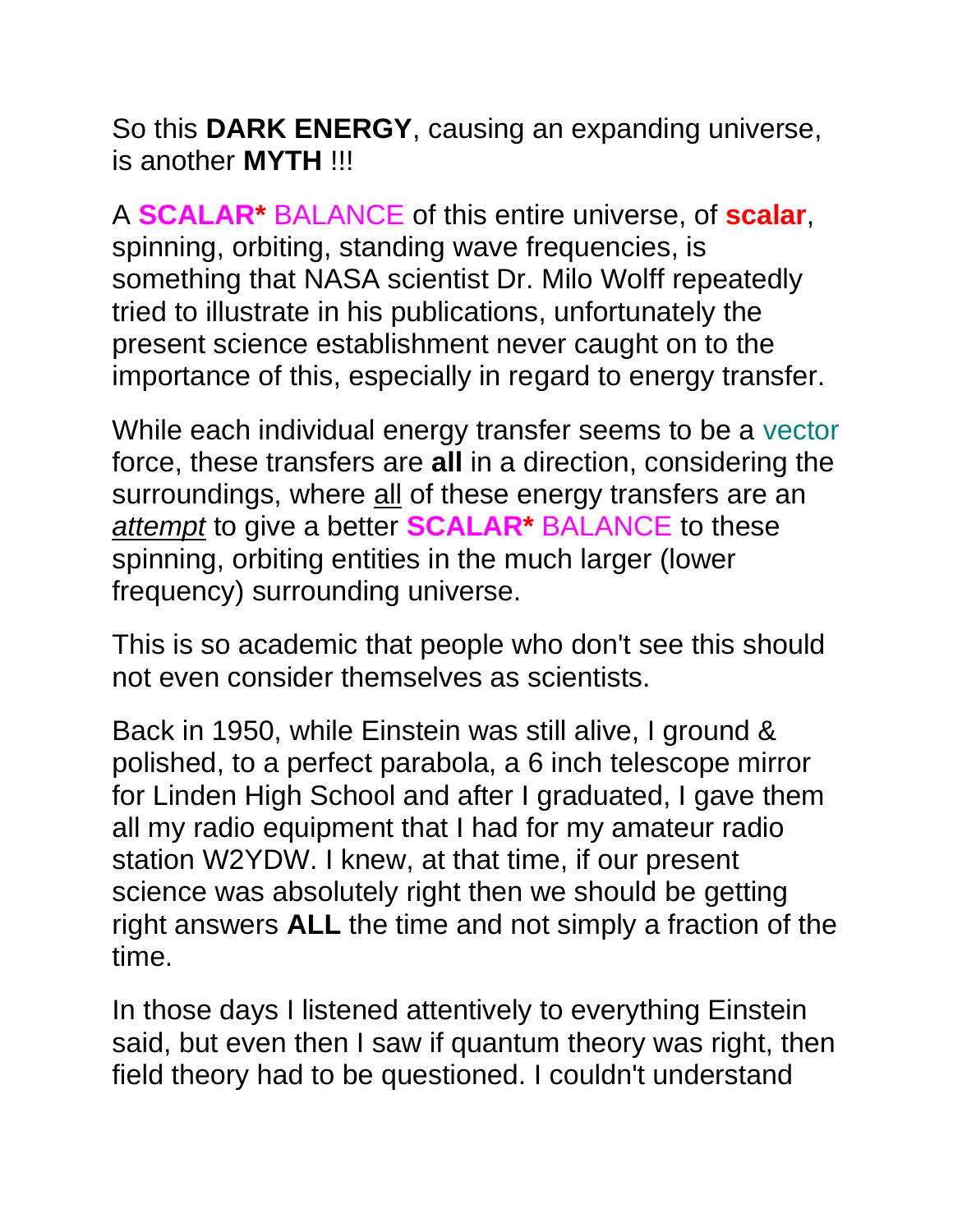why it was the reverse with Einstein, where he fully accepted field theory but claimed quantum theory was not complete. It wasn't until 1954 that Einstein reversed course. I'll have to look back through my own papers to see precisely when I finally saw the error of believing we could use the field concept to get the BIG PICTURE of how to unify the forces.

Today, I consider myself very lucky indeed to have lived in those wonderful days and to have had over four score and 4 *(84)* years, of good health, and to have found out **exactly** why — using field theory — we haven't been getting **ALL** the right answers **ALL** the time.

And the reason for that is, we haven't been considering **ALL** the various, entirely different forces by using the field concept. **So let's forget the field concept along with that MYTH of an expanding universe.**

Also forget the myth of Dark Energy that the establishment had to dream up to explain the Expanding Universe myth.

There are spinning electrons in your eye that are set up to quickly shift *in-phase* binding between binding with electrons on that star and then shift back to closer *inphase* binding with other electrons in your eye giving you a quantum of light energy, every shift. At the instant of transfer as the electron on the star transfers this quantum of energy — *the star in the higher energy level instantly replaces it* — and few today realize all energy transfers work exactly this way.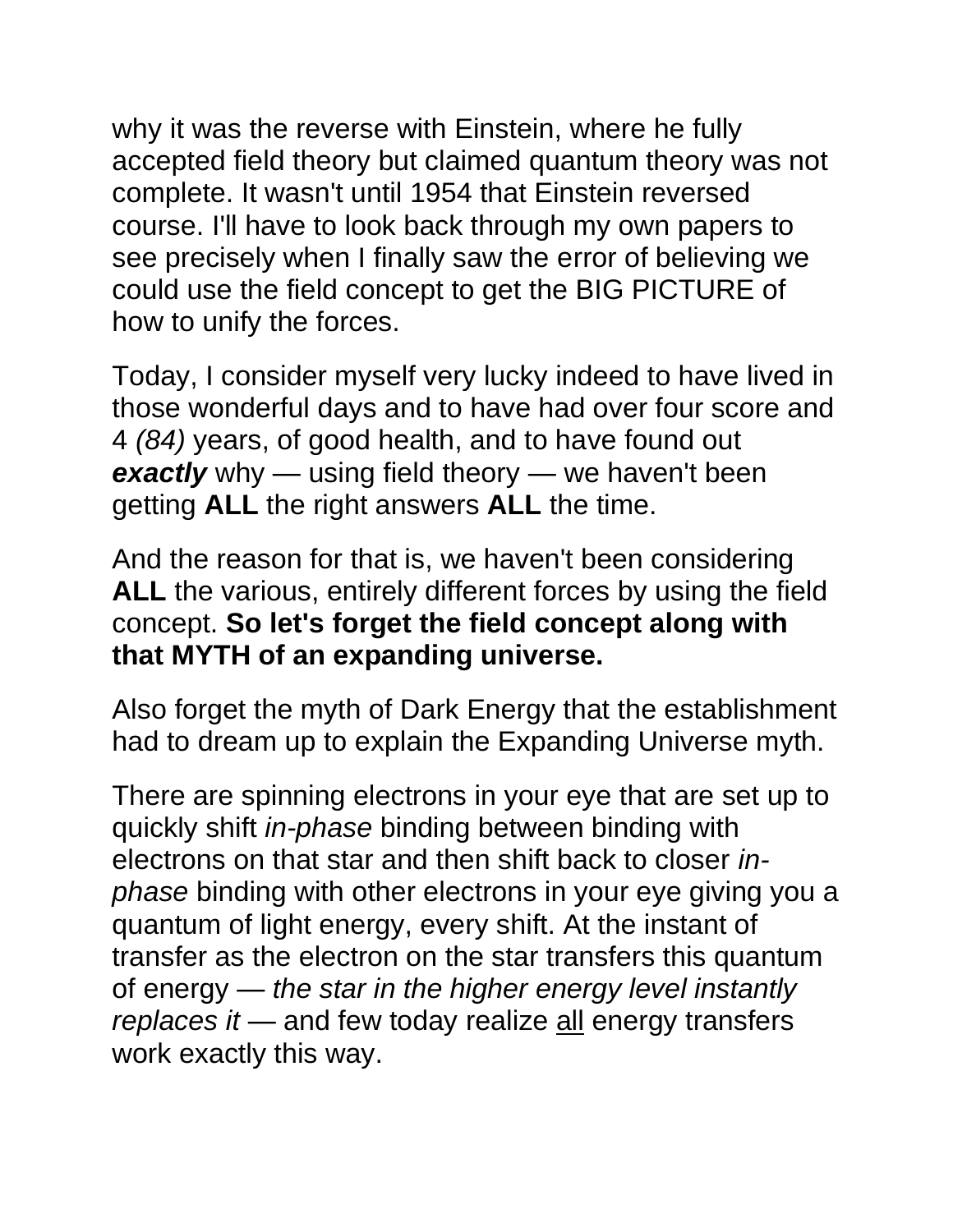Every time your eye electron binds *in-phase* with an electron in the star, via "Quantum Entanglement", it gains a quantum of inertial mass *(equal to a quantum of energy)*. When it shifts back to closer *in-phase* binding with your senses, then you receive this quantum of light energy. There are many of these electrons in your eye first gaining mass by *in-phase* binding with the stars then shifting that energy to your senses by *in-phase* binding back locally with electrons in your senses — *and doing that over and over again* — many thousands of times per second.

Keep reading that above paragraph until you understand that it's *in-phase* binding with the stars that gives Inertial mass and this changes to energy via the release of that *in-phase* star binding to *in-phase* binding with local entities. And this, mass to energy *in-phase* binding shift, works between distant and close quarks as well as between distant and close electrons.

Einstein showed you space could be distorted. I'm showing you that space exists because of out-of-phase forces. And it's not simply space; it's spacetime because as we look through the Hubble telescope into space, we also are looking back into time.

Space (spacetime) is not uniform nor is it empty: it's built of quantum chunks similar to energy. Except each spacetime quantum chunk is an out-of-phase repelling pair, the exact opposite of an **in-phase** binding energy pair. Electrons and quarks that bind find a "wormhole" through those quantum, repelling pair, chunks of space.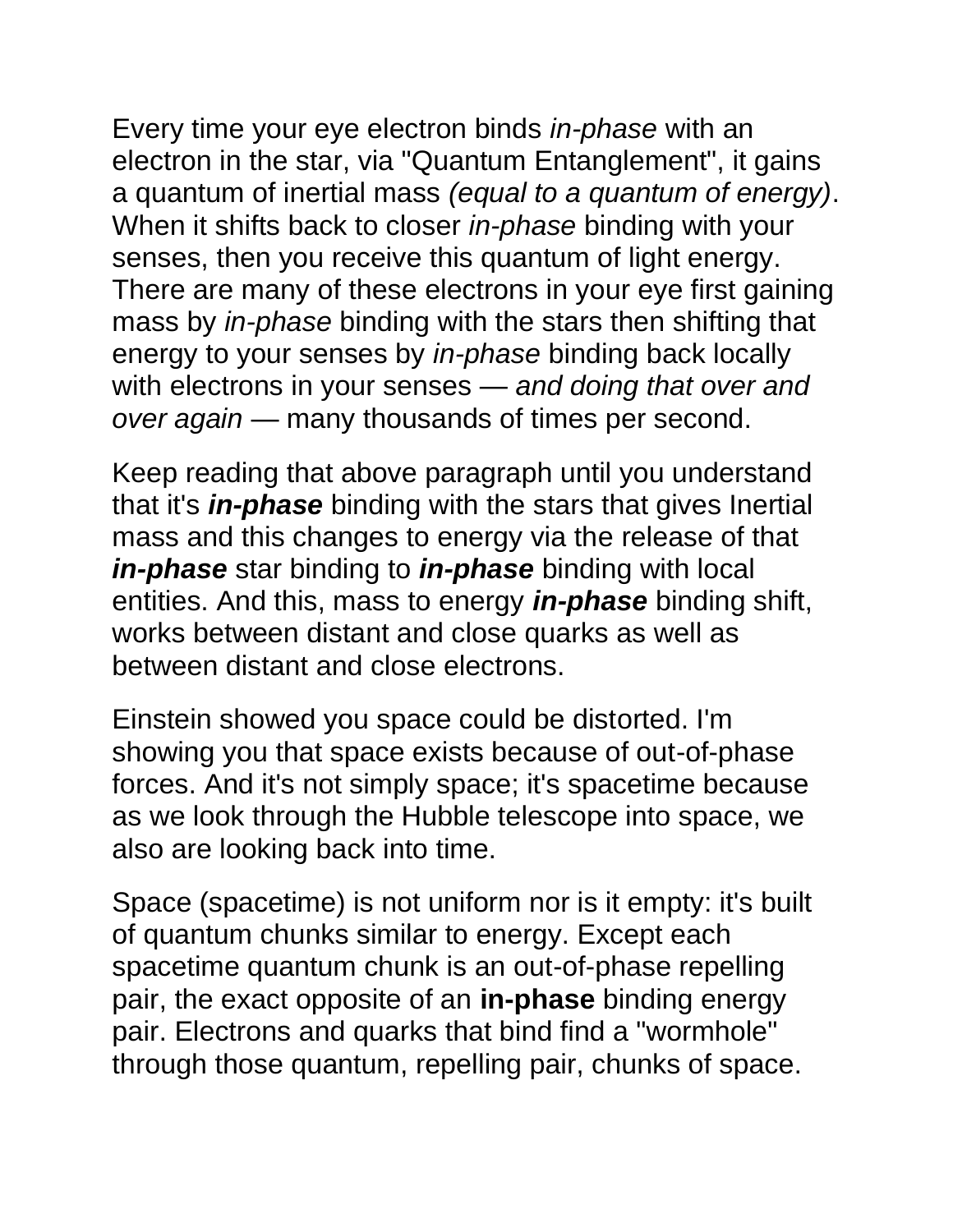There is a 50% chance these spinning, standing wave entities can be either in-phase or out-of-phase together. This give the *possibility* of the **total energy** of all the IN-PHASE *attractive force* binding quanta in this universe equaling the **total energy** of all this OUT-OF-PHASE, *repulsive force*, spacetime structure of this universe.

\* \* \*

In my 56 page *[Dark Matter paper](http://amperefitz.com/darkmtr.htm)*, and in my other internet papers, I've given a very good picture — better than anyone has yet — of the structure of **all** these IN-PHASE attractive and binding energy forces, how they work, and why field theory cannot be used to unify them.

\* \* \*

I've also shown how all these out-of-phase entities give us spacetime (space), but it is this OUT-OF-PHASE spacetime structure, containing Dr. Milo Wolff's **scalar**, spinning, standing waves, that still eludes us in perfectly explaining the cause of what we see as space and time.

Even though we now have the big picture, the exact linkage model of these out-of-phase **repulsive forces**, along with these spinning, standing waves, is somewhat yet an enigma. However, I've shown **WHY** we see this entire spacetime assembly as the individual components of space and time, thereby unwrapping some of this mystery wrapped inside an enigma, but more needs to be done. All scientists should be working on this mystery/enigma now: few are.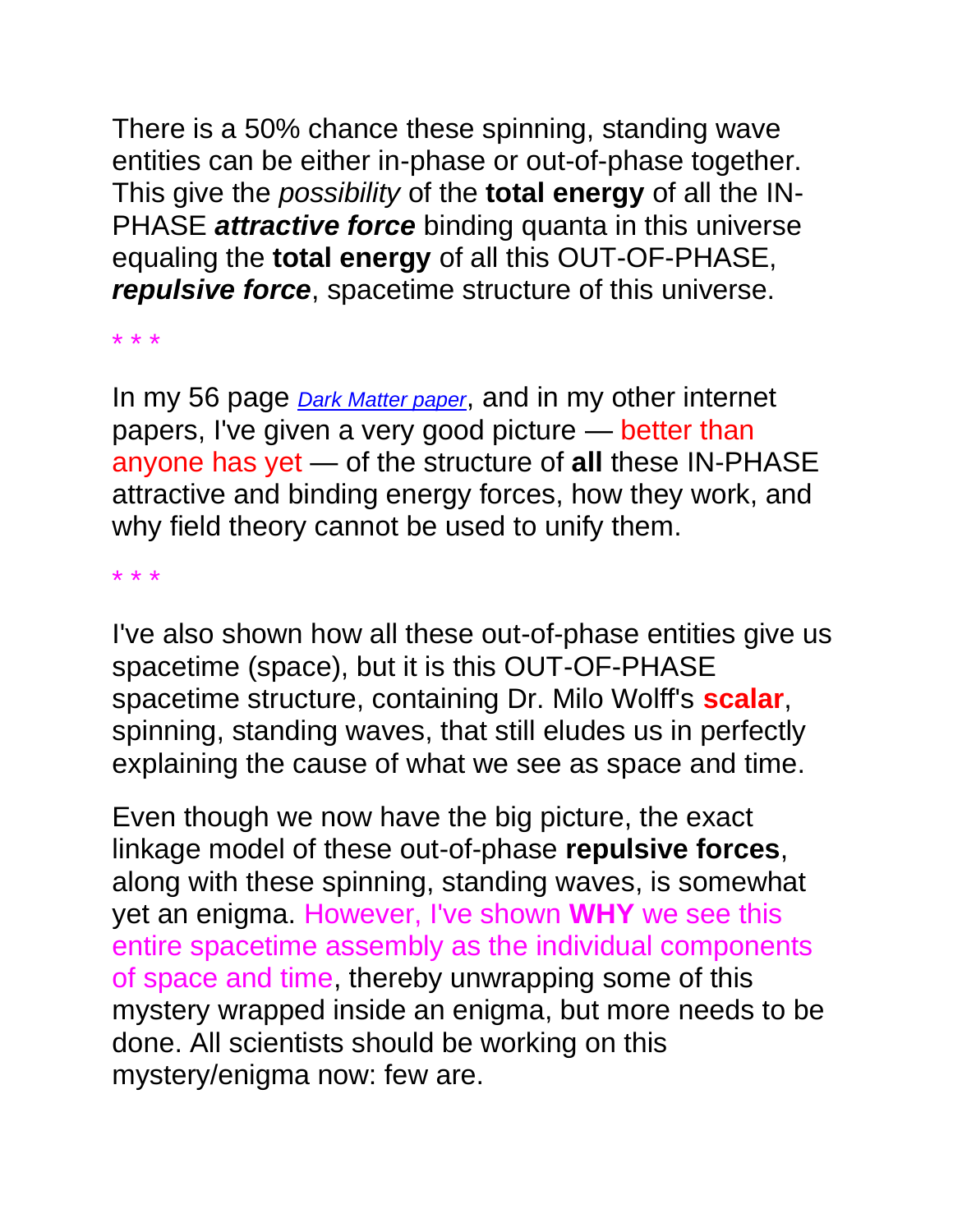Now, thanks to Dr. Milo Wolff — who taught me much and also to Stephen Wolfram — who made me work harder — "**phase symmetry**" is the best model or BIG PICTURE of our universe that anyone has so far published.

You saw, part of the picture, herein that phase symmetry tells us what General Relativity tells us. But by reading my other books and papers, you'll see even more: phase symmetry shows us why mass can be converted into energy and why energy can only be delivered in quantum sized amounts. Also phase symmetry shows us what inertial mass really is and how Ernst Mach was right: surroundings are very much involved. Phase symmetry shows us why we have centrifugal force. It shows us why we have gyroscopic action and it does a much better job of explaining all these things than present science does.

This PAGE DATE: November 20th 2017 *[DPFJr](http://rbduncan.com/DPFJr)*

This page in htm: - *[expuniv.htm](http://amperefitz.com/expuniv.htm)*

Also this page in Word: - *[expuniv.doc](http://amperefitz.com/expuniv.doc)*

And also this page in Adobe pdf: - *[expuniv.pdf](http://amperefitz.com/expuniv.pdf)*

Here's one on June 12th 2018 telling about a Britannica mistake, but half way through is a most interesting dissertation on how our eyes see **COLORS.**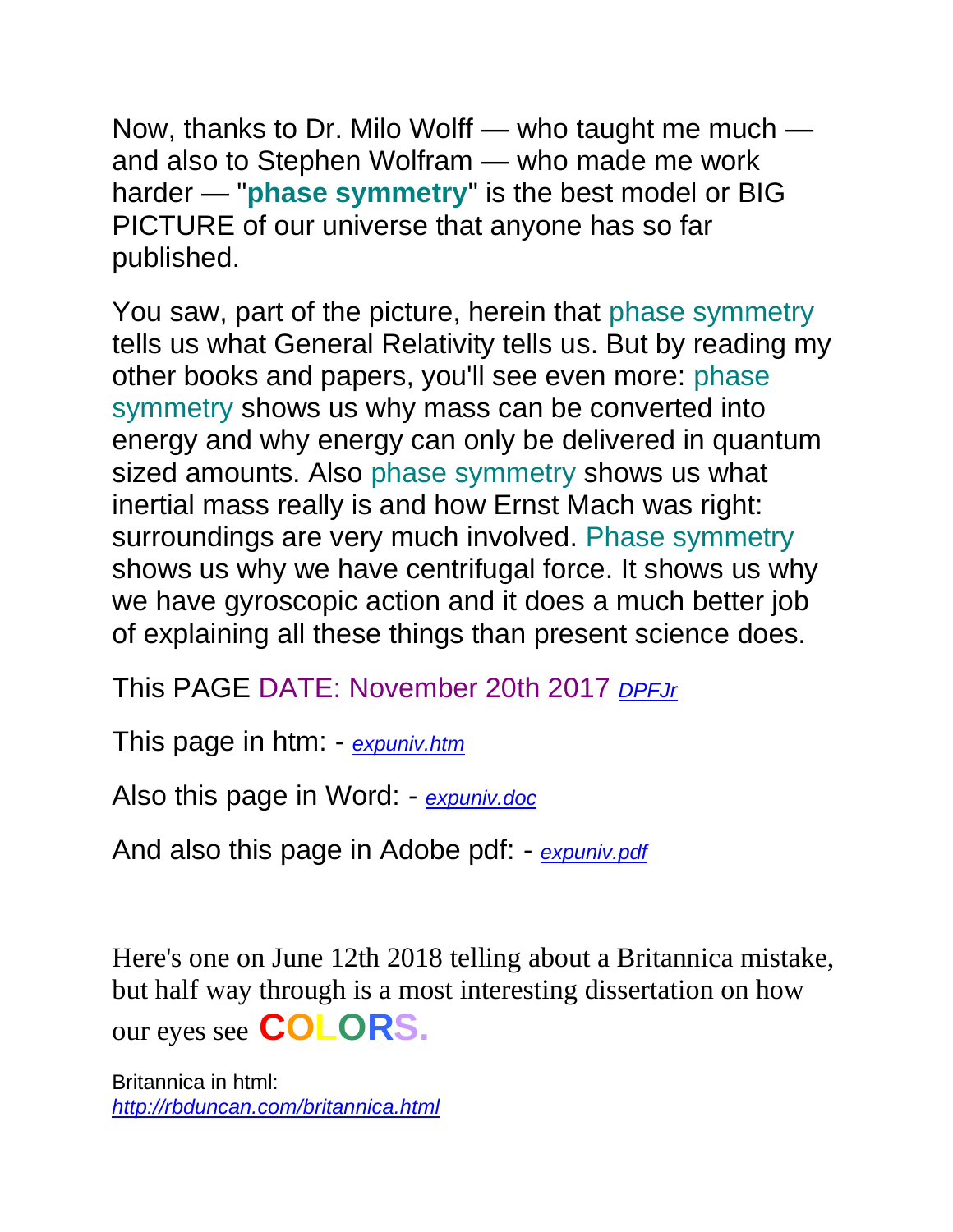Britannica in Word:*<http://rbduncan.com/britannica.doc>*

Britannica in Adobe pdf:*<http://rbduncan.com/britannica.pdf>*

*See: [Phase symmetry makes quantum theory more complete. 12-02-2013](http://amperefitz.com/phase.symmetry.htm)*

P.S.

#### Another better, longer treatise on all this is **"A bit of light on Dark Matter"**

"Dark Matter" in htm: - *[darkmtr.htm](http://amperefitz.com/darkmtr.htm)*

Also "Dark Matter" in Word: - *[darkmtr.doc](http://amperefitz.com/darkmtr.doc)*

And also "Dark Matter" in Adobe pdf: - *[darkmtr.pdf](http://amperefitz.com/darkmtr.pdf)*

To keep this page short I had to leave out many more interesting things, but you will have to click on the following links and spend a lot more time reading to see those.

*[4 Decades of writings of Daniel P. Fitzpatrick Jr.](http://www.rbduncan.com/4.decades.htm)* 

*Phase symmetry makes quantum theory more complete. 12-02-2013 also in Adobe.pdf - [phase.symmetry.pdf](http://amperefitz.com/phase.symmetry.pdf)*

*For the LATEST Click: [http://www.amperefitz.com](http://www.amperefitz.com/)*

*or [http://www.rbduncan.com](http://www.rbduncan.com/) which was really the very first web page showing us what was actually going on in our universe.*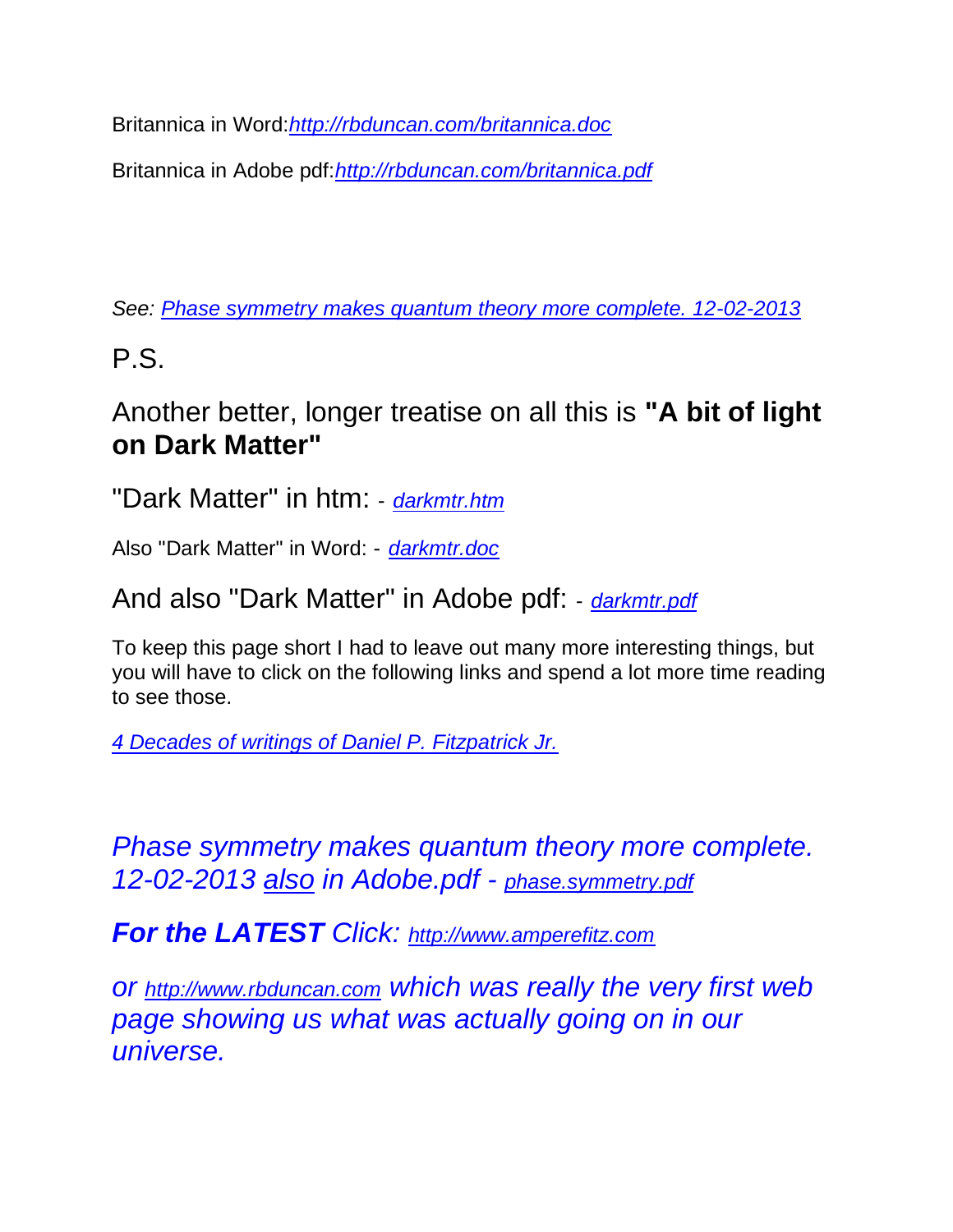*And of course - click this following link: <http://www.rbduncan.com/toprule1.htm>*

*AND 4 Decades of Fitz's papers:*

*[4 Decades of writings of Daniel P. Fitzpatrick Jr.](http://www.rbduncan.com/4.decades.htm)* 

Anyone may copy and paste this complete presentation to their web page providing they paste it in its entirety.

To paste any of my pages to your desktop in their entirety, FREE, do as follows.

- 1. Right click *link* to page.
- 2. Click send target as.
- 3. Click save.

Daniel P. Fitzpatrick Jr.

November 20, 2017

If any of your work seems to correlate to my findings then please write to me at:

Daniel P. Fitzpatrick Apt. 329

Belmont Village

4310 Bee Cave Road

West Lake Hills, TX 78746